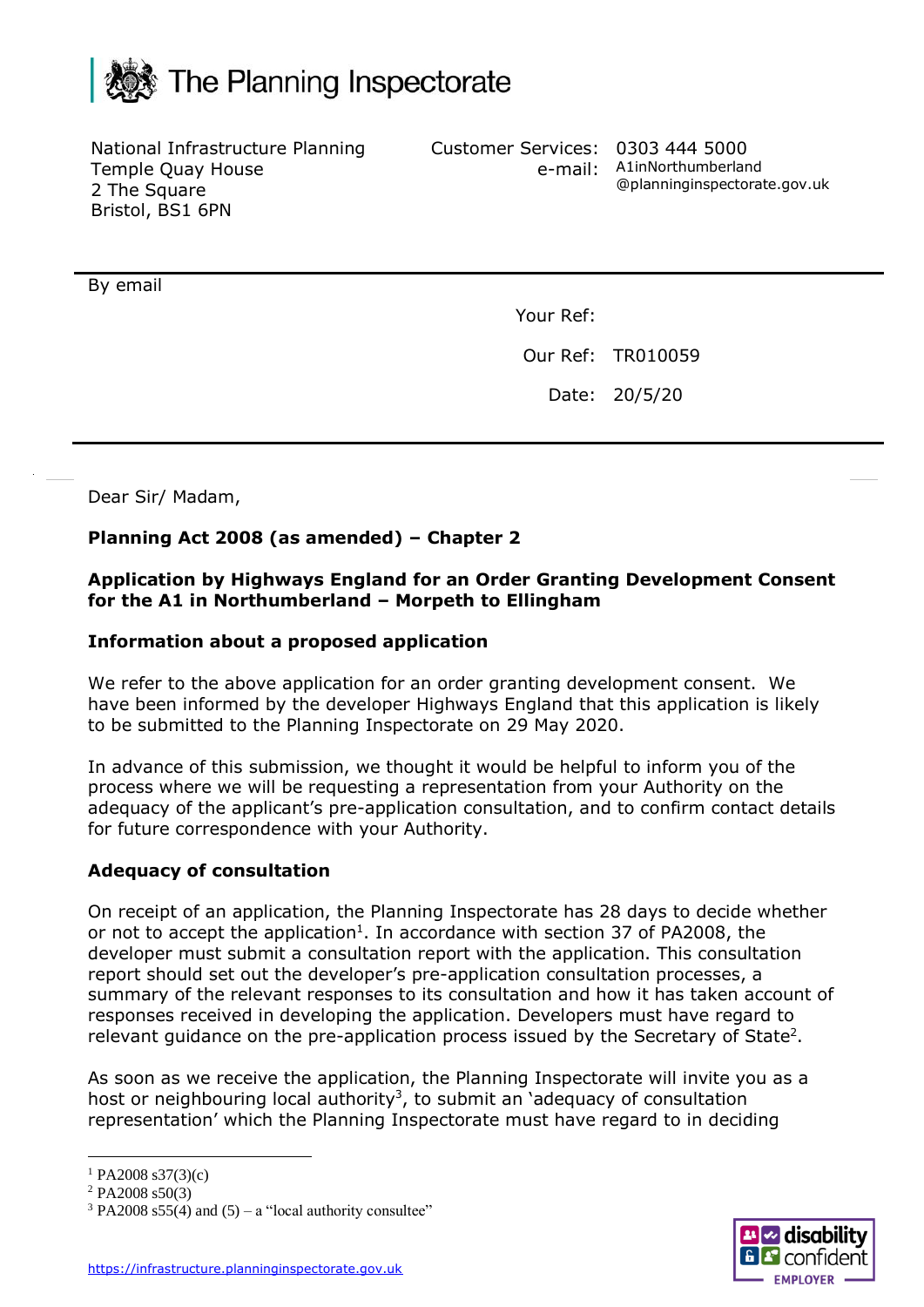whether or not to accept an application<sup>4</sup>. This adequacy of consultation representation means a representation about whether the developer has complied, in relation to the proposed application, with its duties under sections 42, 47 and 48 of PA2008 relating to consultation and publicity.

Given the short statutory time limit for the acceptance stage, we will be seeking a representation from you within 14 calendar days of the date of our invitation. In light of this, you will clearly wish to ensure that your Authority has appropriate internal approval procedures in place to meet this deadline.

# **Contact details for future correspondence**

In order to give you as much time as possible to respond, we would like to email your invitation to submit an adequacy of consultation representation together with an electronic copy of the developer's consultation report.

To accord with section 229 of PA2008, please would you **confirm by 27 May 2020 the appropriate mail address and contact name** for us to send an electronic communication for this purpose. It would be very helpful if you could also confirm that you will accept email communications of other procedural notices and correspondence from the Planning Inspectorate in connection with the examination of this application, should it be accepted.

# **Local impact reports (LIRs)**

We will not consider the merits of an application unless it is accepted for examination. The adequacy of consultation representation is not therefore a representation on the impacts of the scheme or the merits of the case, and the submission of any such representations prior to an acceptance would be premature.

Should the application be accepted, host authorities will automatically be registered to participate in the examination. Neighbouring authorities are encouraged to register on our website at the appropriate time.

If the application is accepted for examination, the Examining Authority will invite local authorities to submit a LIR in which you should give details of the likely impact of the proposed development upon your Authority's area. The deadline for the submission of the LIR will be set by the Examining Authority following the Preliminary Meeting, which is likely to take place a few months after the acceptance of an application. You are therefore encouraged to begin preparation of your LIR now, and put in place internal approval procedures.

Further details regarding the process for applications for orders granting development consent including relevant legislation, guidance and advice notes can be found on our website and accessed by following this link [https://infrastructure.planninginspectorate.gov.uk/](http://infrastructure.planninginspectorate.gov.uk/)

If you have any further queries, please do not hesitate to contact us.



 $4$  PA2008 s55(4)(b)